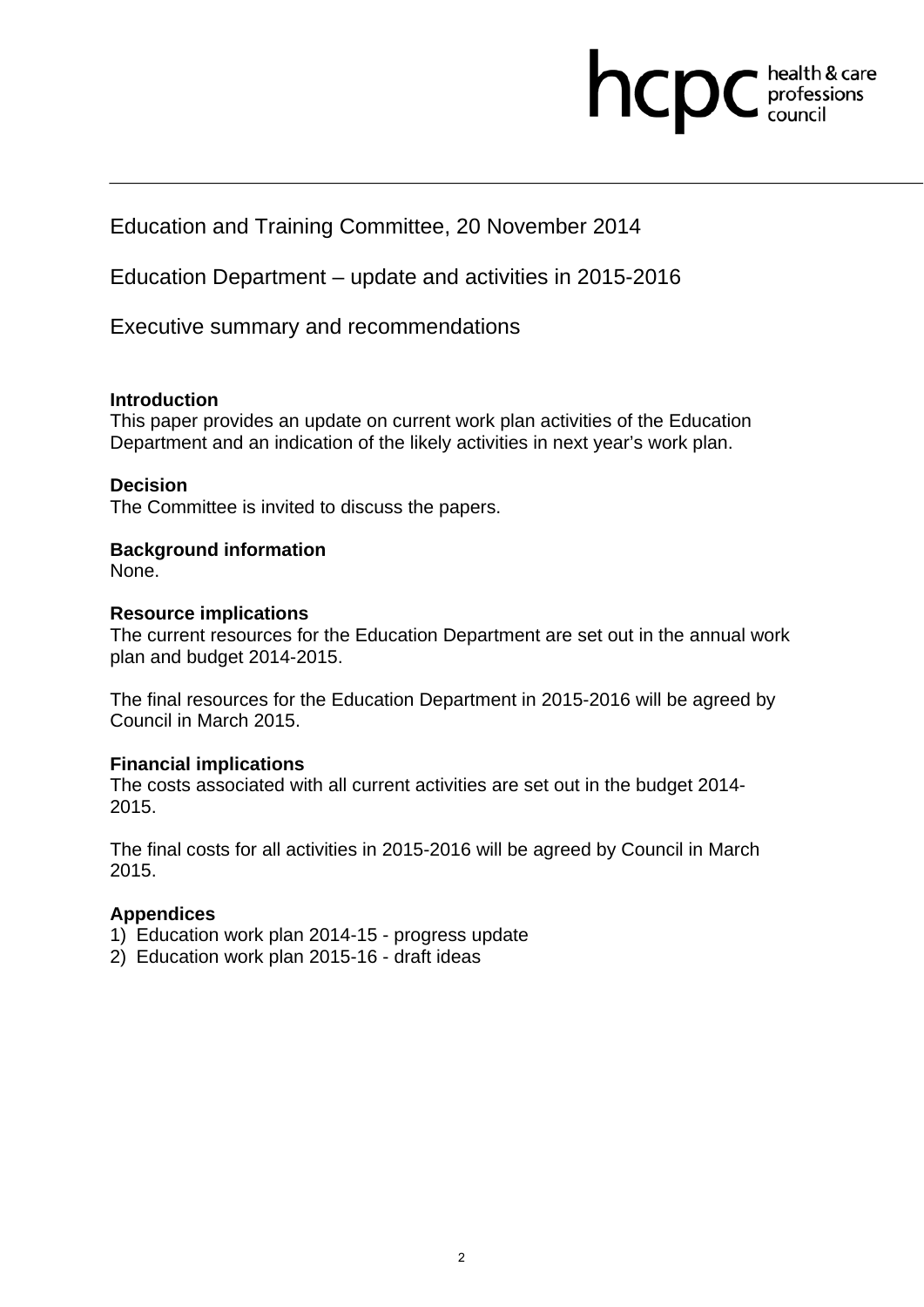| Area of work                           | <b>Detailed work</b>                                                       | <b>Progress report</b>                                                                                                                                                                                                                                            |
|----------------------------------------|----------------------------------------------------------------------------|-------------------------------------------------------------------------------------------------------------------------------------------------------------------------------------------------------------------------------------------------------------------|
| <b>Operational work</b>                |                                                                            |                                                                                                                                                                                                                                                                   |
| <b>Approval</b><br>process             | Approval process                                                           | Original budget - estimated 85 approval visits<br>$\bullet$<br>Reforecast budget - 73 approval visits (-14% variance)<br>April 2014 – Oct 2014 (YTD) – 40 approval visits complete<br>Nov 2014 - Mar 2015 - 33 approval visits scheduled                          |
|                                        | Review of year two of social worker approval visits                        | Due for publication and circulation in December 2014<br>$\bullet$<br>Due to come to March 2015 ETC as a paper to note<br>$\bullet$                                                                                                                                |
|                                        | Review of year one of AMHP approval visits                                 | Due for publication and circulation in December 2014<br>$\bullet$<br>Due to come to March 2015 ETC as a paper to note                                                                                                                                             |
|                                        | Review of supplementary/independent prescribing<br>activity                | Due for publication and circulation in December 2014<br>$\bullet$<br>Due to come to March 2015 ETC as a paper to note<br>$\bullet$                                                                                                                                |
| <b>Annual</b><br>monitoring<br>process | Annual monitoring process                                                  | Original budget - estimated 9 assessment days<br>Reforecast budget - 6 assessment days (-33% variance)<br>April 2014 - Oct 2014 (YTD) - 5 assessment days complete<br>Nov 2014 - Mar 2015 - 4 assessment days anticipated                                         |
|                                        |                                                                            | Original budget - estimated 40 postal submissions<br>Reforecast budget - 25 postal submissions (-38% variance)<br>April 2014 – Oct 2014 (YTD) – 15 submissions complete<br>Nov 2014 – Mar 2015 - 10 submissions anticipated                                       |
|                                        | Assessment of the revised standards of<br>proficiency                      | The annual monitoring audit documentation for the 2014-15<br>$\bullet$<br>academic year has been amended for nine professions, to<br>include a declaration.<br>Requirements were communicated to the nine professions in<br>November 2014.                        |
|                                        | Review of new profession integration into the<br>annual monitoring process | Final group of practitioner psychologist and hearing aid<br>$\bullet$<br>dispenser programmes engaged with annual monitoring in the<br>2013-14 academic year (Q1 of this financial year). The data<br>currently being reviewed as part of the annual report 2014. |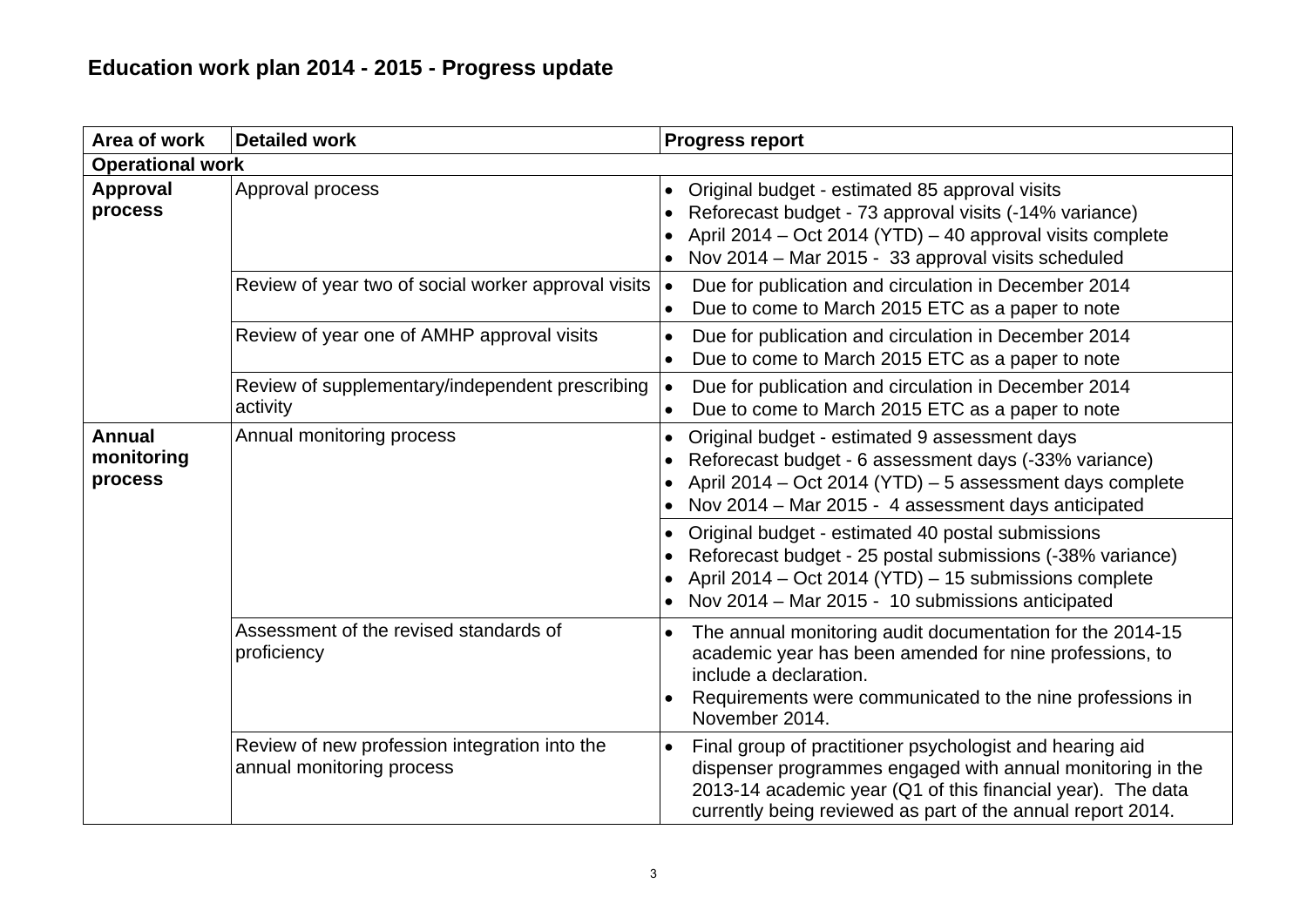| Area of work                   | <b>Detailed work</b>                               | <b>Progress report</b>                                                                                                                                                                                                                                                                                                                                                                                                                                                                                   |
|--------------------------------|----------------------------------------------------|----------------------------------------------------------------------------------------------------------------------------------------------------------------------------------------------------------------------------------------------------------------------------------------------------------------------------------------------------------------------------------------------------------------------------------------------------------------------------------------------------------|
|                                |                                                    | First group of social worker programmes due to engage with<br>$\bullet$<br>annual monitoring in the 2014-15 academic year (Q4 of this<br>financial year).                                                                                                                                                                                                                                                                                                                                                |
| <b>Major change</b><br>process | Major change process                               | Original budget - estimated 113 notifications<br>Reforecast budget - 182 notifications (+61% variance)<br>April 2014 – Oct 2014 (YTD) – 109 notifications received<br>• Nov 2014 – Mar 2015 - 73 notifications anticipated                                                                                                                                                                                                                                                                               |
|                                |                                                    | Original budget - estimated 87 submissions<br>Reforecast budget - 113 submissions (+30% variance)<br>April 2014 - Oct 2014 (YTD) - 62 submissions received<br>Nov 2014 - Mar 2015 - 51 submissions anticipated                                                                                                                                                                                                                                                                                           |
|                                |                                                    | The refresh of the major change publication and web presence<br>has been put on hold until after the new IT system has gone live.<br>It is anticipated that it will be carried over the next financial year<br>$(2015-16).$                                                                                                                                                                                                                                                                              |
| <b>Concerns</b><br>process     | Concerns process                                   | Original budget - estimated 12 concern related enquiries<br>Reforecast budget – 11 concern related enquiries (-8% variance)<br>April 2014 – Oct 2014 (YTD) – 5 enquiries received<br>• Nov 2014 - Mar 2015 - 6 enquiries anticipated<br>Original budget - estimated 4 concerns<br>Reforecast budget - 10 concerns (+150% variance)<br>• April 2014 - Oct 2014 (YTD) - 5 concerns received<br>• Nov 2014 – Mar 2015 - 4 concerns anticipated<br>Concerns focused communication is being planned for Q4. A |
| <b>Business as</b>             | Service user involvement in education and training | 'focus on' feature is being planned for Education Update in<br>January 2015<br>Approval visit agenda amended to include meeting with service<br>$\bullet$                                                                                                                                                                                                                                                                                                                                                |
|                                |                                                    |                                                                                                                                                                                                                                                                                                                                                                                                                                                                                                          |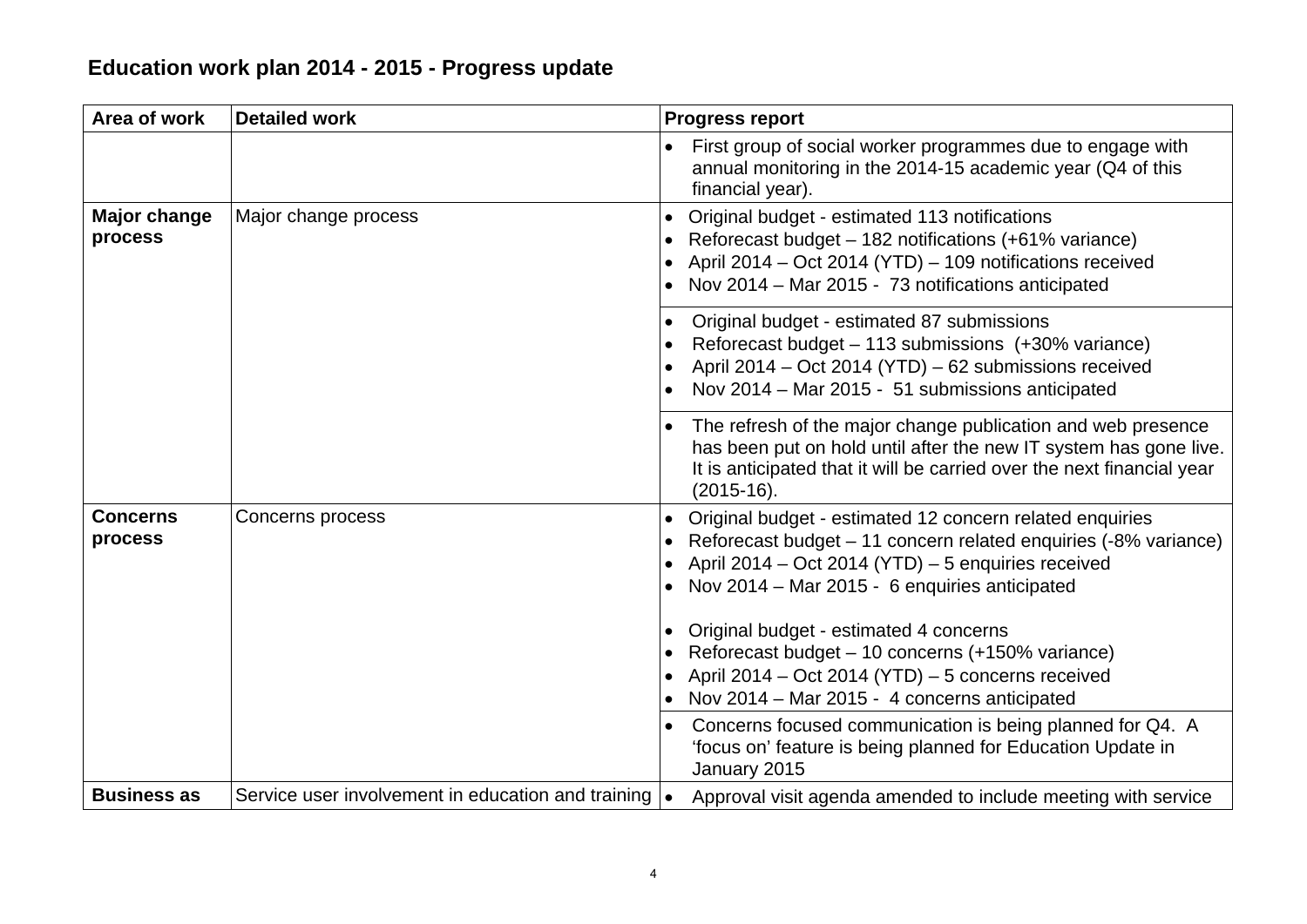#### Area of work Detailed work **Progress report usual projects**  Briefing on new requirements sent to existing visitors Internal training for employees in August 2014 Specific web pages created Revised SETs guidance published in August 2014 Communication in Education Update in October 2014 Lay visitors **Sexet Exercise 1** Seventeen lay visitors recruited in June 2014 All visitors trained in July 2014 All visits in 2014-15 academic year assigned a third, lay visitor to the panel Internal training for Department employees in August 2014 Communication in Education Update in October 2014 On-going review of role throughout Q3 & Q4 Revised standards of proficiency  $\cdot$  Revised standards sent to education providers for operating department practitioners (June 2014), paramedics and hearing aid dispensers (Sept 2014) Specific web pages created Partnership with professional and system regulators Ad hoc communication with UK health and care regulators and Care Councils. **Supporting activities Publications** Annual report 2013 **Annual report 2013 Report published in May 2014 and communicated to over 1000** contacts. Short promotional video launched on-line and promoted via social media in May 2014 Annual report 2014 **Data compilation and analysis has begun.**  Draft report due to come to March 2015 ETC for approval **Newsletter** | Education update **The Contract Contract Contract Contract Property** Two editions published in May & October 2014 Internal training for employees to support drafting of articles held in November 2014.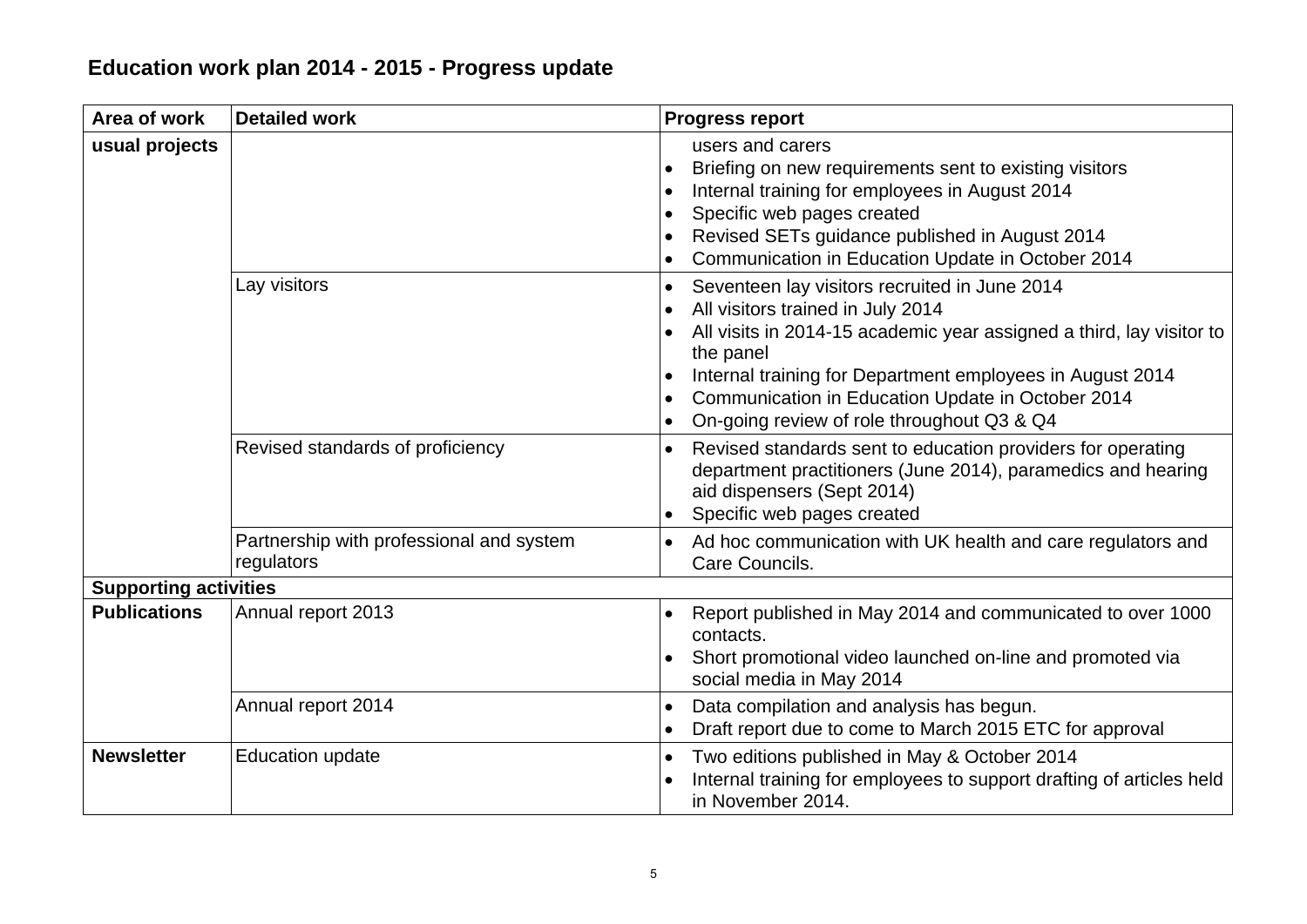| Area of work                             | <b>Detailed work</b>                      | <b>Progress report</b>                                                                                                                                                                                                                                                                                                                                                                                                                                                                                |
|------------------------------------------|-------------------------------------------|-------------------------------------------------------------------------------------------------------------------------------------------------------------------------------------------------------------------------------------------------------------------------------------------------------------------------------------------------------------------------------------------------------------------------------------------------------------------------------------------------------|
| <b>Website</b>                           | Website review and maintenance            | The layout and structure of the education web pages has been<br>$\bullet$<br>redesigned and is currently being tested internally. New pages<br>are due to go live in December 2014.                                                                                                                                                                                                                                                                                                                   |
| <b>Seminars</b>                          | <b>Education seminars</b>                 | Content for seminars (social workers & service user and carer)<br>updated from last year.<br>Seminars publicised via website, social media and Education<br>Update.<br>Delivered five seminars in October 2014. Three seminars due to<br>take place in November and December 2014.<br>Attendance has been lower than hoped, but initial feedback has<br>been positive.                                                                                                                                |
| <b>Visitors</b>                          | Visitor recruitment                       | Recruitment drive currently underway to recruit 18 new visitors<br>from 9 professions/entitlements.                                                                                                                                                                                                                                                                                                                                                                                                   |
|                                          | Visitor training                          | Content for refresher sessions updated from last year and<br>tailored for attendees. Five sessions to run in Q3.<br>Content for new session being finalised. One session to run in<br>Q4.                                                                                                                                                                                                                                                                                                             |
|                                          | Visitor reappointments process            | Process is complete. 76 visitor agreements were renewed. 10<br>visitor agreements expired and these have fed into the current<br>recruitment drive.                                                                                                                                                                                                                                                                                                                                                   |
| <b>Council &amp;</b><br><b>Committee</b> | <b>Education &amp; Training Committee</b> | Stakeholder event held on 30 April 2014<br>$\bullet$<br>Training being refreshed for new members in Q4.                                                                                                                                                                                                                                                                                                                                                                                               |
| <b>Stakeholder</b><br>engagement         | Stakeholder meetings                      | Meetings held with professional bodies (The College of Social<br>Work); government departments (The Department of Health &<br>the Department for Education); commissioners (Health<br>Education England); educational stakeholders (The Higher<br>Education Academy); education providers (London Ambulance<br>Service NHS Trust, Think Ahead, the Association of Biomedical<br>Healthcare Science and Pearsons College) and employers<br>(London Network of Assistant Directors of Children's Social |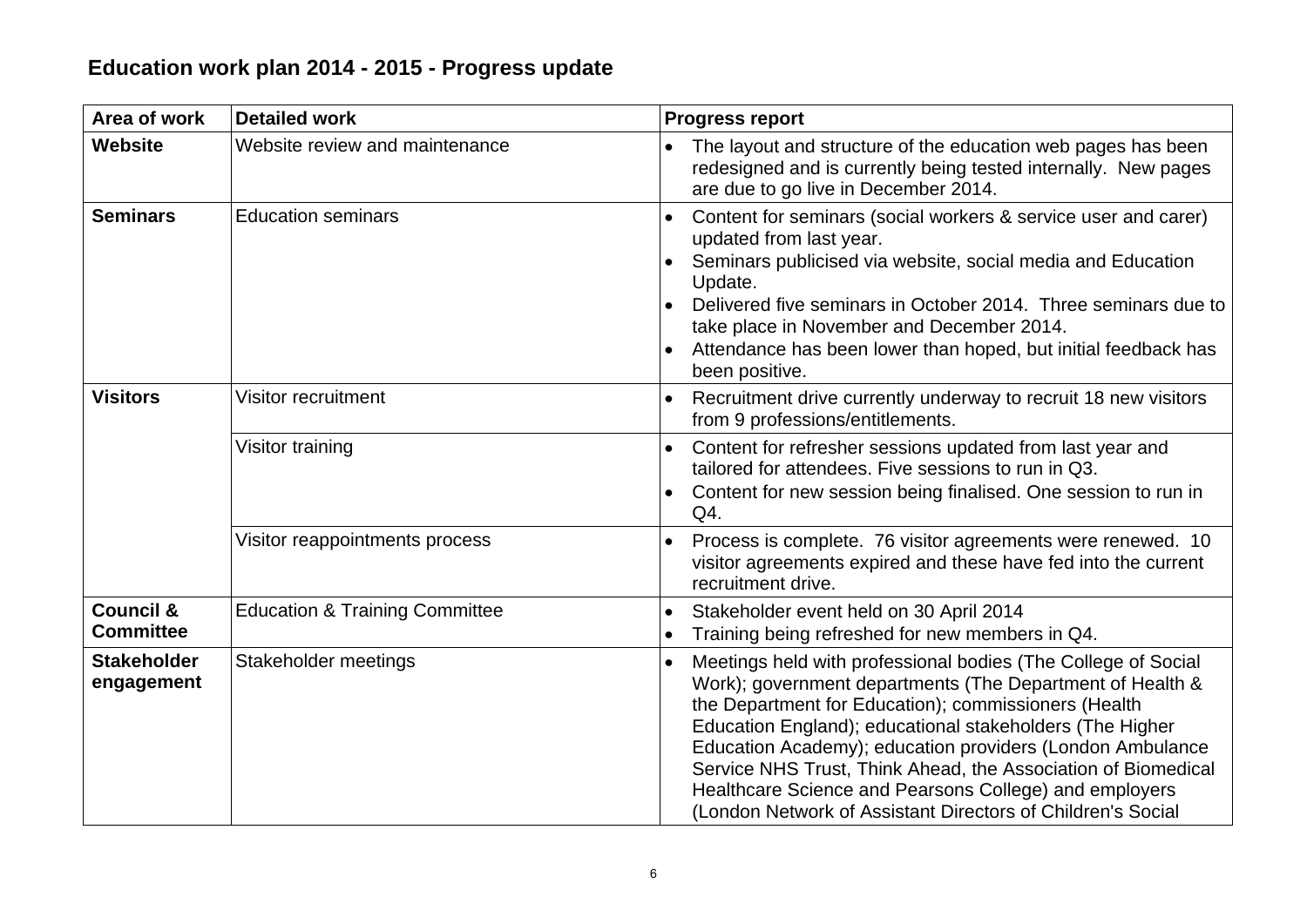| Area of work                          | <b>Detailed work</b>                                                                | <b>Progress report</b>                                                                                                                                                                                                                                                                                                                                              |
|---------------------------------------|-------------------------------------------------------------------------------------|---------------------------------------------------------------------------------------------------------------------------------------------------------------------------------------------------------------------------------------------------------------------------------------------------------------------------------------------------------------------|
|                                       |                                                                                     | Care)                                                                                                                                                                                                                                                                                                                                                               |
|                                       | Forums and groups                                                                   | Attended the Education Inter Regulatory Group and the Quality<br>Assurance Agency professional, statutory and regulatory bodies<br>(PSRB) forum<br>Presented at the Academic Registrar's Council's Subjects Allied<br>to Medicine Group.                                                                                                                            |
| <b>Communication initiatives</b>      |                                                                                     |                                                                                                                                                                                                                                                                                                                                                                     |
| <b>Newsletters</b>                    | <b>Education update</b>                                                             | Two editions published in May & October 2014<br>Internal training for employees to support drafting of articles held<br>in November 2014.                                                                                                                                                                                                                           |
|                                       | <b>HCPC In-Focus</b>                                                                | Two articles included on<br>- annual report 2013<br>- revised standards of education and training guidance                                                                                                                                                                                                                                                          |
| Digital &<br>media                    | Online news articles / press releases                                               | Three online news article on<br>- annual report 2013<br>- lay visitor recruitment<br>- revised standards of education and training guidance                                                                                                                                                                                                                         |
|                                       | Social media                                                                        | Focused activity on annual report 2013; lay visitor recruitment<br>and seminars.<br>Awareness raising activity on monitoring processes in October<br>201                                                                                                                                                                                                            |
| <b>Organisational wide activities</b> |                                                                                     |                                                                                                                                                                                                                                                                                                                                                                     |
| <b>Development</b><br>work            | Publicising reviews, consultations and outcomes to $\bullet$<br>education providers | Supported the work of the Policy & Standards Department in the<br>following areas;<br>- Standards of proficiency<br>- Standards of education and training, including SET 1 for<br>paramedics<br>- Standards for annotating qualifications in podiatric surgery<br>- Guidance on health and character<br>- Guidance for disabled people wanting to become health and |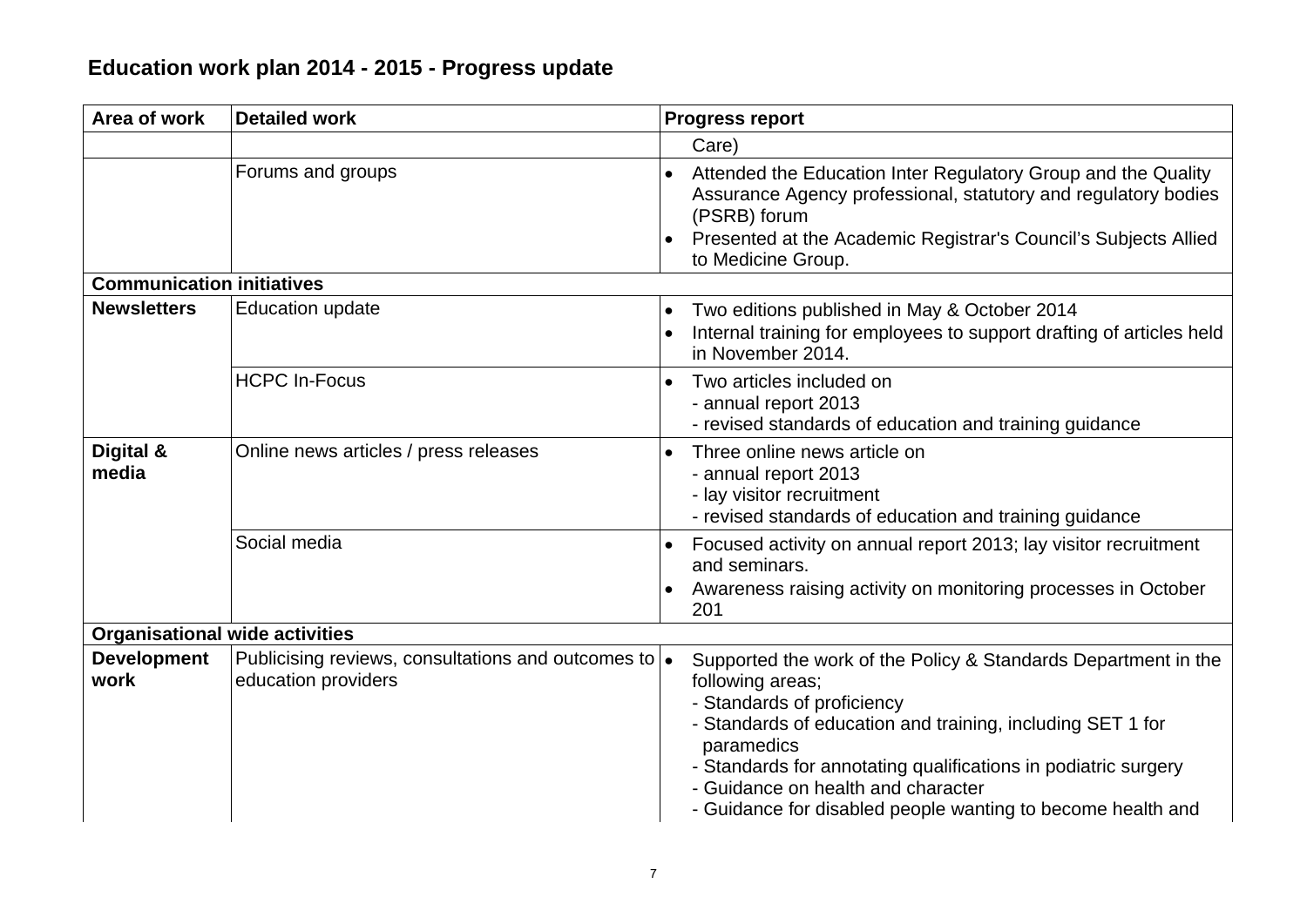| Area of work   | <b>Detailed work</b>                                                                                                                                                                                                       | <b>Progress report</b>                                                                                                                                                                                                                                                                                                                                                                                                                                               |
|----------------|----------------------------------------------------------------------------------------------------------------------------------------------------------------------------------------------------------------------------|----------------------------------------------------------------------------------------------------------------------------------------------------------------------------------------------------------------------------------------------------------------------------------------------------------------------------------------------------------------------------------------------------------------------------------------------------------------------|
|                |                                                                                                                                                                                                                            | care professionals                                                                                                                                                                                                                                                                                                                                                                                                                                                   |
| Major projects | <b>Education system build</b>                                                                                                                                                                                              | Eight cycles of building, deployment, testing and feedback<br>complete.<br>Period of user acceptance testing and training to commence in<br>December 2014<br>New information system and associated process changes, due<br>to go live initially in spring 2015.<br>The ninth and final cycle of the project will take place in the<br>2015-16 financial year and will focus on integrations with other<br>HCPC information systems and any immediate post production |
|                |                                                                                                                                                                                                                            | issues. It is anticipated that a second go live will take place in<br>autumn 2015.                                                                                                                                                                                                                                                                                                                                                                                   |
|                | HR & Partner systems and process review                                                                                                                                                                                    | All of these major projects involved education resources to varying<br>degrees and are now complete.                                                                                                                                                                                                                                                                                                                                                                 |
|                | HR & Partner systems build<br>Net Regulate changes<br>Registration process and system review<br>SAGE and PRS upgrade<br>Public health specialists<br>Domino to exchange migration<br>Stakeholder contact management system | All of these major projects continue to involve education resources<br>to varying degrees and are on-going for the remainder of the year.                                                                                                                                                                                                                                                                                                                            |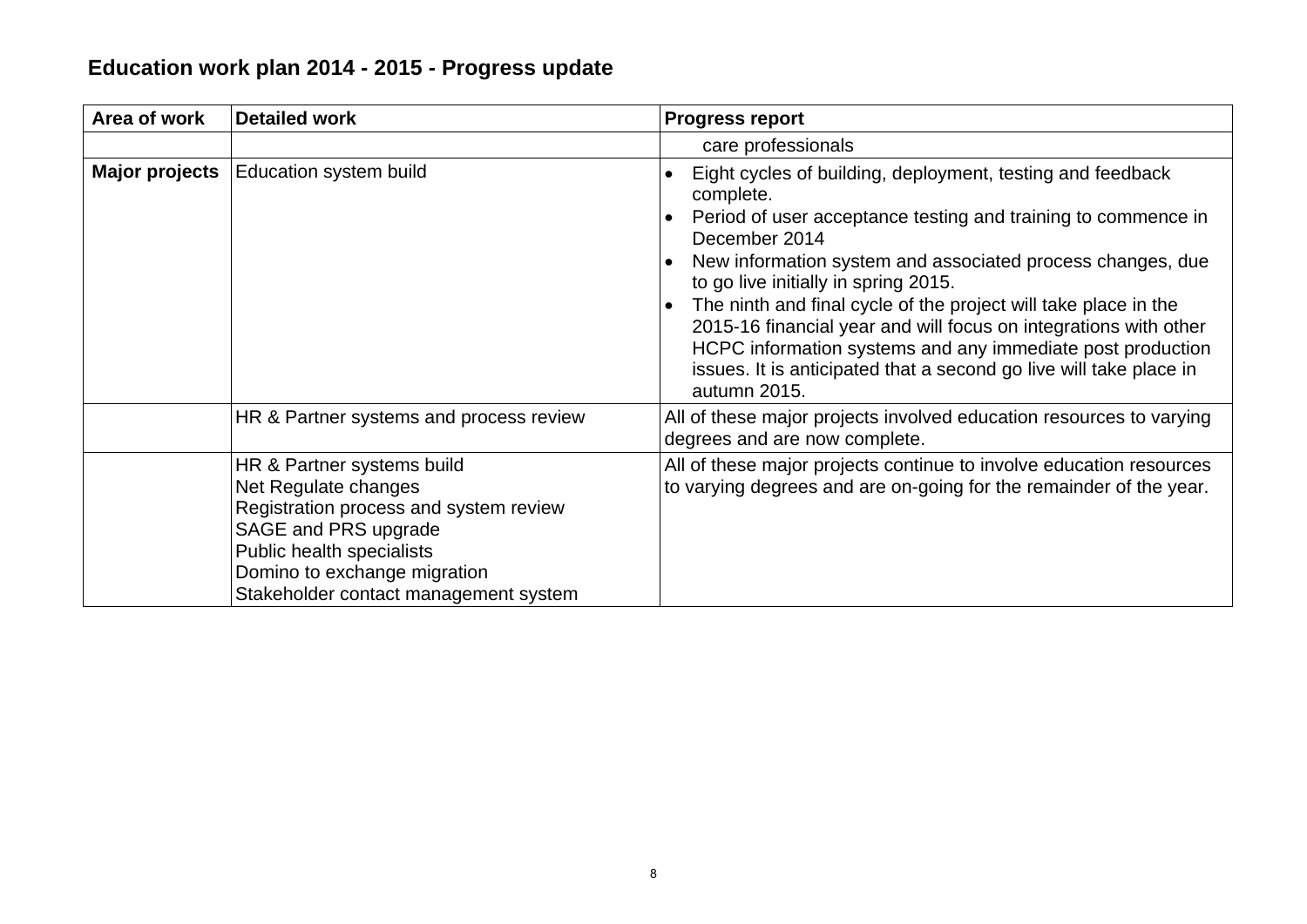### **Education work plan 2015-2016 – Draft ideas for inclusion**

The following provides a summary of the main operational areas of work in 2015-2016. This list will vary as work plans and budgets are finalised and the department resources aligned with the organisational priorities and major projects. The Education Department work plan for 2015-2016 will be agreed by the Council at its meeting in March 2015.

| <b>Operational work</b>                                |                                                                                      |
|--------------------------------------------------------|--------------------------------------------------------------------------------------|
| <b>Area of work</b>                                    | <b>Summary of work required</b>                                                      |
| <b>Approval process</b>                                | <b>Approval visits</b>                                                               |
|                                                        | Overall reduction in visit numbers anticipated                                       |
|                                                        | Completion of third year of visits to social worker programmes<br>$\bullet$          |
|                                                        | Completion of second year of visits to AMHP worker programmes                        |
|                                                        | Professional peaks in paramedic and operating department practitioners               |
|                                                        | <b>Reviews</b>                                                                       |
|                                                        | Review of year three of social worker approval visits                                |
|                                                        | Review of year two of AMHP approval visits                                           |
| <b>Annual monitoring process</b><br><b>Assessments</b> |                                                                                      |
|                                                        | Overall increase in number of assessment days anticipated<br>$\bullet$               |
|                                                        | Continued engagement of social worker programmes with the process<br>$\bullet$       |
|                                                        | New engagement of AMHP programmes with the process                                   |
|                                                        | Continued assessment of revised standards of proficiency                             |
|                                                        | <b>Reviews</b>                                                                       |
|                                                        | Review of year one of social worker annual monitoring (25% of total programmes)      |
| <b>Major change process</b>                            | <b>Assessments</b>                                                                   |
|                                                        | Overall increase in number of notifications and submissions anticipated<br>$\bullet$ |
|                                                        | Increasing engagement of social worker programmes with the process<br>$\bullet$      |
|                                                        | New engagement of AMHP programmes with the process                                   |
| <b>Concerns process</b>                                | <b>Assessments</b>                                                                   |
|                                                        | Continued increase in number of enquiries and concerns anticipated<br>$\bullet$      |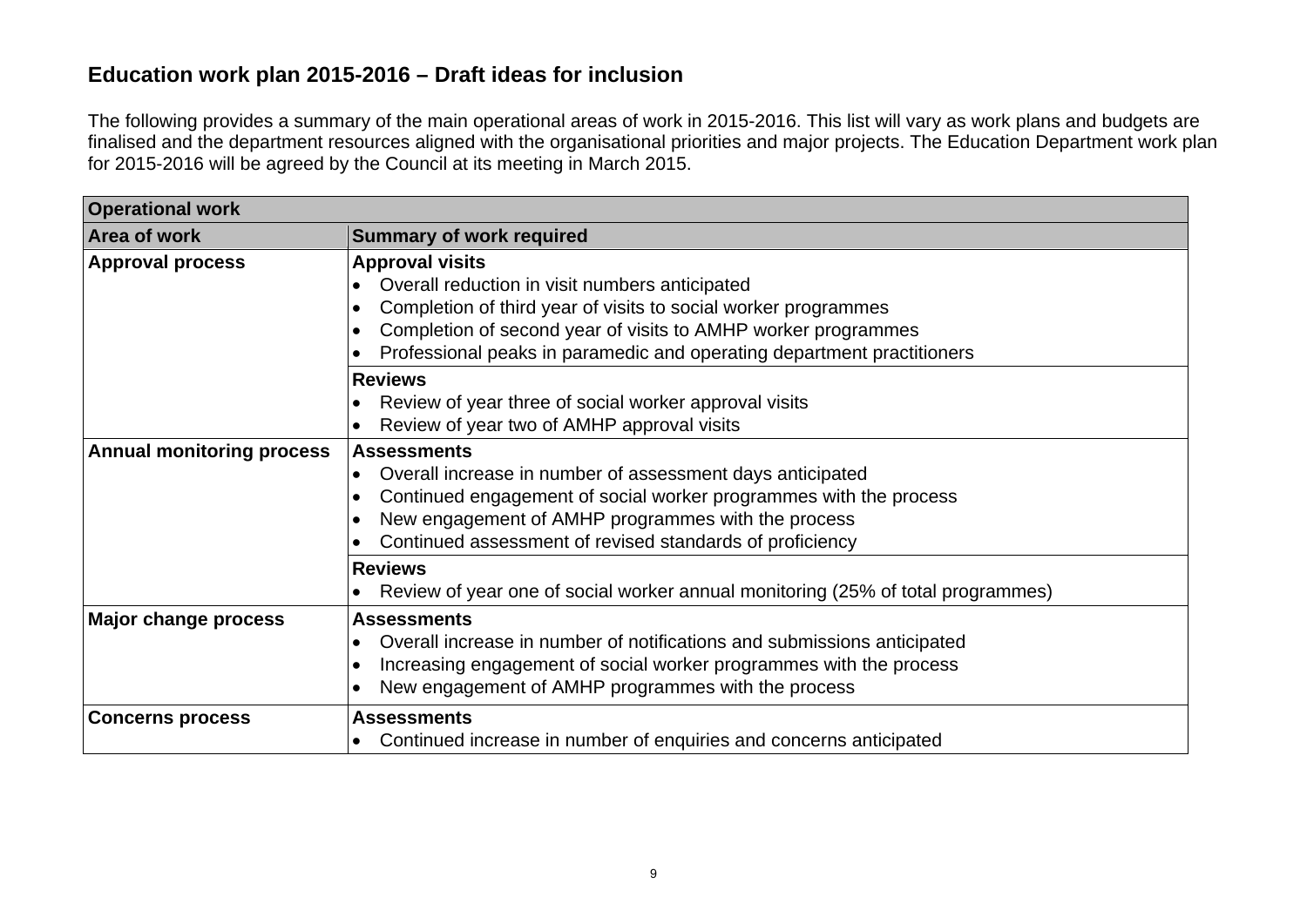| <b>Key supporting activities</b>        |                                                                                                                                                                                                                                                                                                                                                                                                      |
|-----------------------------------------|------------------------------------------------------------------------------------------------------------------------------------------------------------------------------------------------------------------------------------------------------------------------------------------------------------------------------------------------------------------------------------------------------|
| Area of work                            | <b>Summary of work required</b>                                                                                                                                                                                                                                                                                                                                                                      |
| Lay visitors                            | Review of lay visitor experience in 2014-2015 academic year<br>$\bullet$<br>Consider lay visitor role extension into monitoring processes<br>$\bullet$                                                                                                                                                                                                                                               |
| Social workers in England               | Comprehensive review of social work education following three year visit cycle<br>$\bullet$<br>Support engagement with the monitoring processes<br>$\bullet$<br>Review of social worker student suitability scheme (with FTP Department)<br>$\bullet$                                                                                                                                                |
| <b>Revised standards of proficiency</b> | Continued and final dissemination of revised standards to education providers<br>(practitioner psychologists)<br>Continued reminder of follow up requirements via annual monitoring<br>$\bullet$                                                                                                                                                                                                     |
| <b>Refresh of quality assurance</b>     | Continued analysis of academic years - annual reports 2014 and 2015<br>$\bullet$<br>Focused review of annual monitoring and major change processes<br>$\bullet$<br>Propose refinements to processes<br>Update supporting publications (4) for education providers<br>$\bullet$<br>Update web resources for education providers<br>Communication to education providers and stakeholders<br>$\bullet$ |
| <b>Education provider feedback</b>      | Biennial survey with education providers<br>$\bullet$<br>Links with the standards and guidance review<br>$\bullet$<br>Links with operational process<br>$\bullet$                                                                                                                                                                                                                                    |